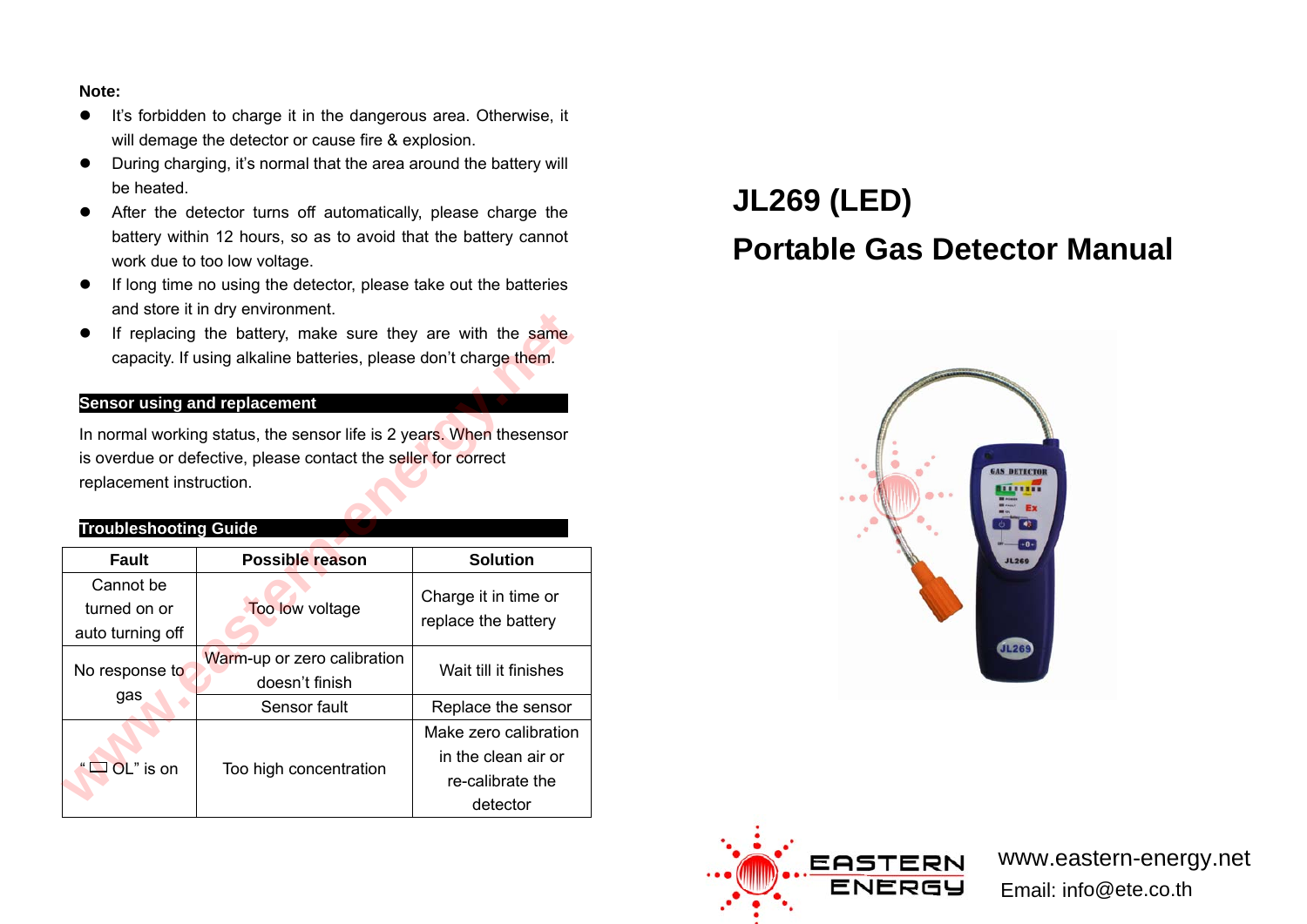# **Safety Information**

Before using the device, please first carefully read and follow the following information to operate the device:

- Please don't use the defective detector. Before using, please check if there is crack or spare part missing. If yes, please contact the seller.
- It's suggested that the user carry out the "Impact Test" before using everyday to check if the detector works normally or not.
- Only spare parts which are specified for JL269 or permitted by the seller are allowed to be used.
- Only the charger which is specified for JL269 is allowed to be used to charge the device. It's forbidden to charge the device in the dangerous environment.
- Please don't expose the device with detection unit of "ppm" and "LEL" to the exceeding-range gas for long time. Otherwise, it will badly influence the performance and even damage the device.
- If exposed to the environment consisting of leaded compound, sulfocompound, organic phosphorus compound or silicon, the gas sensor will be poisoned. Please don't use the device in the above environment.
- Please don't expose the device to the environment which consists of H2S, hydrocarbons gas or high corrosive gas for long time. Otherwise, it will restrain the response of the gas sensor and reduce the sensitivity. If the device has to be used in the above environment, please carry out the Impact Test before using it. using everyday to check if the detector works normally or not<br>Only spare parts which are specified for JL269 or permitted by<br>the seller are allowed to be used.<br>Only the charger which is specified for JL269 is allowed to be
- Please don't expose the device to the environment which has electric shock, strong magnetic field or serious continuous mechanic shocking.

#### **Calibration procedure:**

8.1 Hold both  $\cup$  and  $\circledast$  buttons to turn on the detector and the detector enters into calibration warm-up period. LED lights flash in turns, showing the warm-up period is about 3 minutes.

8.2 After warm-up, only 1pc of green LED light is on, the detector enters into zero calibration status. If the detector is in clean air, press buttn to save the zero information. Then, " $\Box$  Power" light is in green color and 3 green LED lights flash. Zero calibration is done. After zero calibration, 1 yellow LED is on and the detector enters into the calibration status of the second point. Put the detector into the standard gas (level equals to the second point) and keep it steady for about 30 seconds. Then press **to** to save the second point. " $\Box$  Power" light is in yellow color, 3 green LED and 3 yellow LED are on and then flashing. The calibration of second point is done. Anter 2ero calibration, 1 yellow LED is on and the detector enters<br>the standard gas (level equals to the second point. Put the detector into<br>the standard gas (level equals to the second point) and keep it<br>steady for about

8.3 After all calibration, " $\Box$  Power" light is in green color first and then turns off. The detector turns off.

#### **Note:**

There are 2 calibration points. Please first calibrate zero point and then the second point.

During calibration, if the sensor is abnormal, " $\Box$  Fault" light and " □ OL" light will indicate. Please note it.

#### **Charging**

Please charge the battery when the detector is turned off. The color of " Power" light of the charger will show the voltage of the battery. The charging will last for 4 to 7 hours. When " $\Box$  Power" light doesn't flash and it is in green color, the charging is done. Please disconnect the charge from the power source.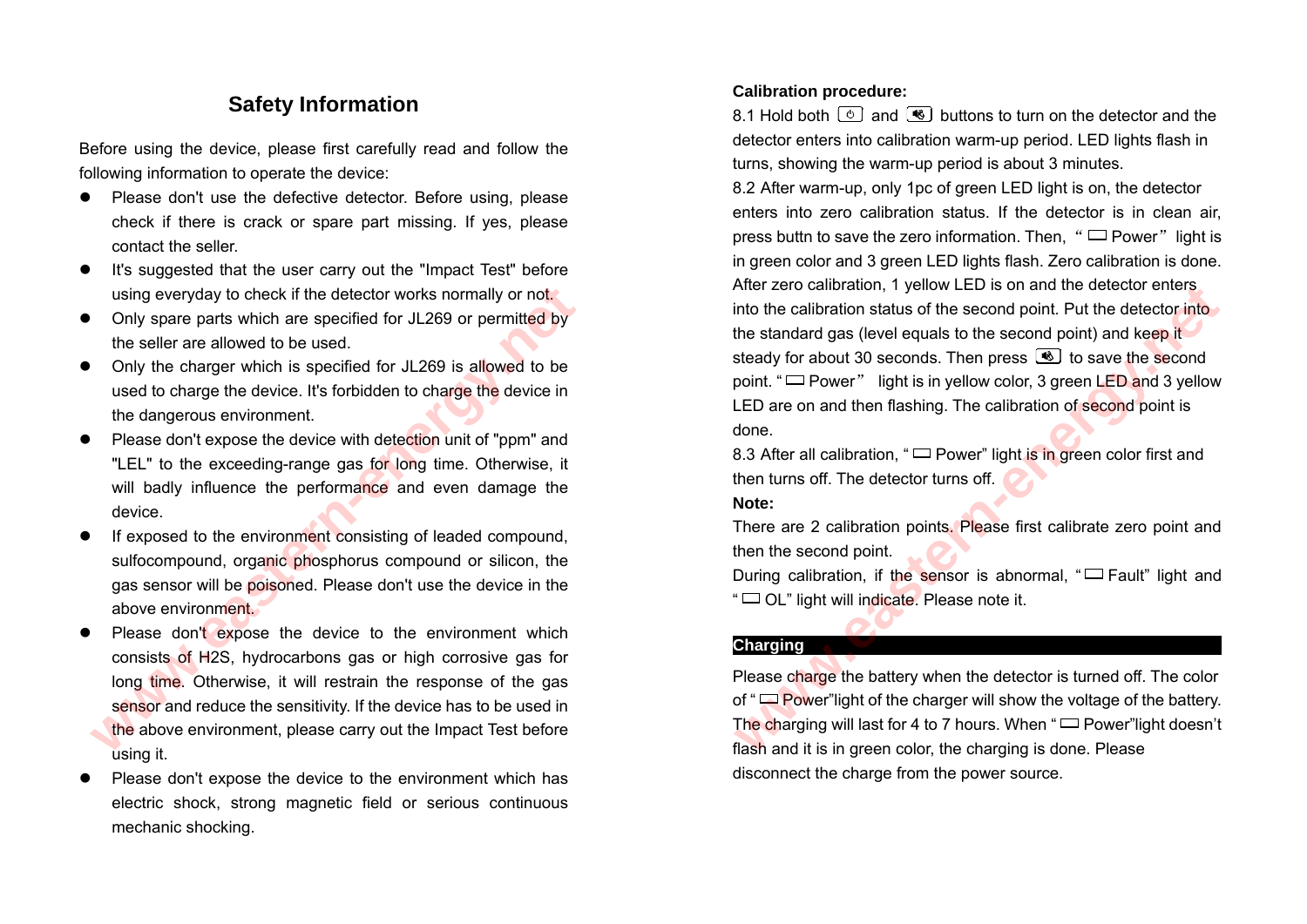#### 4. Battery voltage checking

In detecting status, by pressing both  $\circled{b}$  and  $\circled{b}$  buttons, the user can check how much voltage left in the battery. LED lights flash. The voltage left is equal to the quantity of the LED lights. If press both  $\boxed{\circ}$  and  $\clubsuit$  buttons, the detector will return to the detecting status.

Moreover, the user can also check the voltage by checking the color of " □ Power" light.

| Color                | <b>Voltage</b>              |  |
|----------------------|-----------------------------|--|
| Green                | Enough                      |  |
| Not enough<br>Yellow |                             |  |
| Red                  | Low. Please charge in time. |  |
|                      |                             |  |

#### 5. Open / close audible alarm

In detecting status, the initial setting of audible alarm is open. The more gas leaks, the higher the audible alarm frequency. If too noisy on spot, the user can use the earphone purchased by himself. Press  $\circled{1}$  button can open or close the audible alarm function. **Color** Color Color Color Color Color Color Color Color Color Color Color Color Color Color Color Color Color Color Color Color Color Color Color Color Color Color Color Color Color Color Color Color Color Color Color Colo

#### 6. Set present level as zero

In order to exactly find the gas leakage point, during detecting, the user can set the present level as zero by pressing  $\rightarrow 0+$  button.

## 7. Turn off the detector

Press both  $\boxed{\circ}$  and  $\rightarrow$ 0+ buttons, the detector will be turned off.

#### 8. Calibration

In order to assure the accuracy, it's suggested re-calibration once every 6 months.

- There is a NI-MH battery inside the device. Please don't place the useless battery together with the rubbish. The useless battery should be discarded by qualified withdrawers.
- It's forbidden to disassembly, adjust or repair the device without permission.
- Please avoid the device falling from high place or serious shocking.
- Any other operation beyond this manual, please contact the seller.

#### **Description**

JL269 gas detector has a fast and stable performance and wide detecting range. It can be used to detect methane, natural gases, propane, LPG, Hydrogen and other combustible gases and can help you to find the gas leaking sources easily. **Peseription**<br> **WEST ACTS CONTROLL 269** gas detector has a fast and stable performance and wide<br>
detecting range. It can be used to detect methane, natural gases<br>
propane, LPG, Hydrogen and other combustible gases and can

#### **Features**

- Different LED lights indicating the gas level;
- Quick response to combustible gas leakage;
- Long and flexible gooseneck tube;
- Low voltage alert function:
- The sensor fault self detection:
- Different gas level, different frequency audible alarming signal;
- Self zero calibration function design.

## **Specifications**

Sensor Type: Semi-conductor Detecting Gas: Combustible gas Detecting Range: 0-30000ppm (CH4) Gas Sampling: Difuse naturally